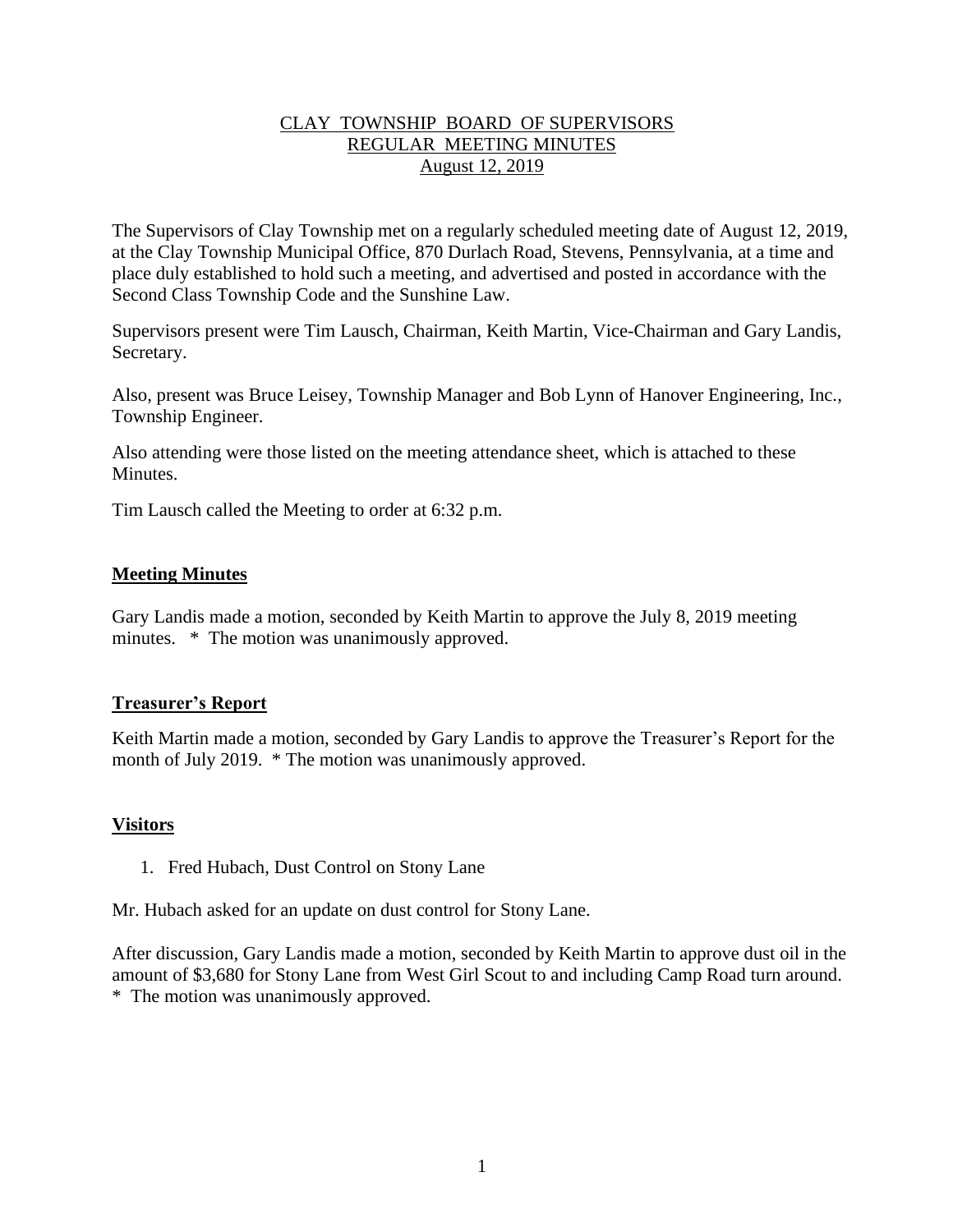## **Engineer's Report**

1. HomeTowne Square PH 4B – Land Development/Subdivision Plan #19-04

Jim Henke, Pioneer Management and Dave Schrader reviewed the plan with the Board of Supervisors.

HomeTowne Square Phase 4B will consist of 10 single family dwellings located along the north side of HomeTowne Boulevard and stormwater basin #7 located along the west side of Hackman Road. Phase 4B will complete the construction of the main entrance to the development.

Keith Martin made a motion, seconded by Gary Landis to approve the plan contingent on compliance with the Hanover Engineering letter date 7/18/19. \* The motion was unanimously approved.

2. John Zook – Request Modification of the Minor SWM Plan Requirements

Township Staff reviewed Mr. Zook's request with the Board of Supervisors.

The property owner has been working with his consultant on resolution of the stormwater permit application. Based on the August  $8<sup>th</sup>$  site visit, Township Staff has determined that the application has stabilized the area defined in the NOV and has installed the required erosion and sedimentation controls. Township Staff does not object to allowing the proposed hoop structure to be processed as a small project separate from the NOV. Township Staff recommend that the NOV would be rescinded, and further enforcement suspended subject to an inspection of the site and associated infiltration bed construction.

Gary Landis made a motion, seconded by Keith Martin to approve to process the stormwater plan as a small project application rather than a minor earth disturbance plan application. \* The motion was unanimously approved.

### **Old Business**

1. Review DEP Correspondence on Corrective Action Plan

Township Staff informed the Board of Supervisors that PA DEP has accepted the Township's corrective action plan. The operator (Clean Water) will need to provide sampling data to PA DEP by November 1, 2019, which shows that the organic overload from April 2018 is an outlier. One year of sampling data will be required. Once the I&I repairs are completed, the Township will also need to provide a year of data to show that the hydraulic overload issue has been satisfactorily addressed.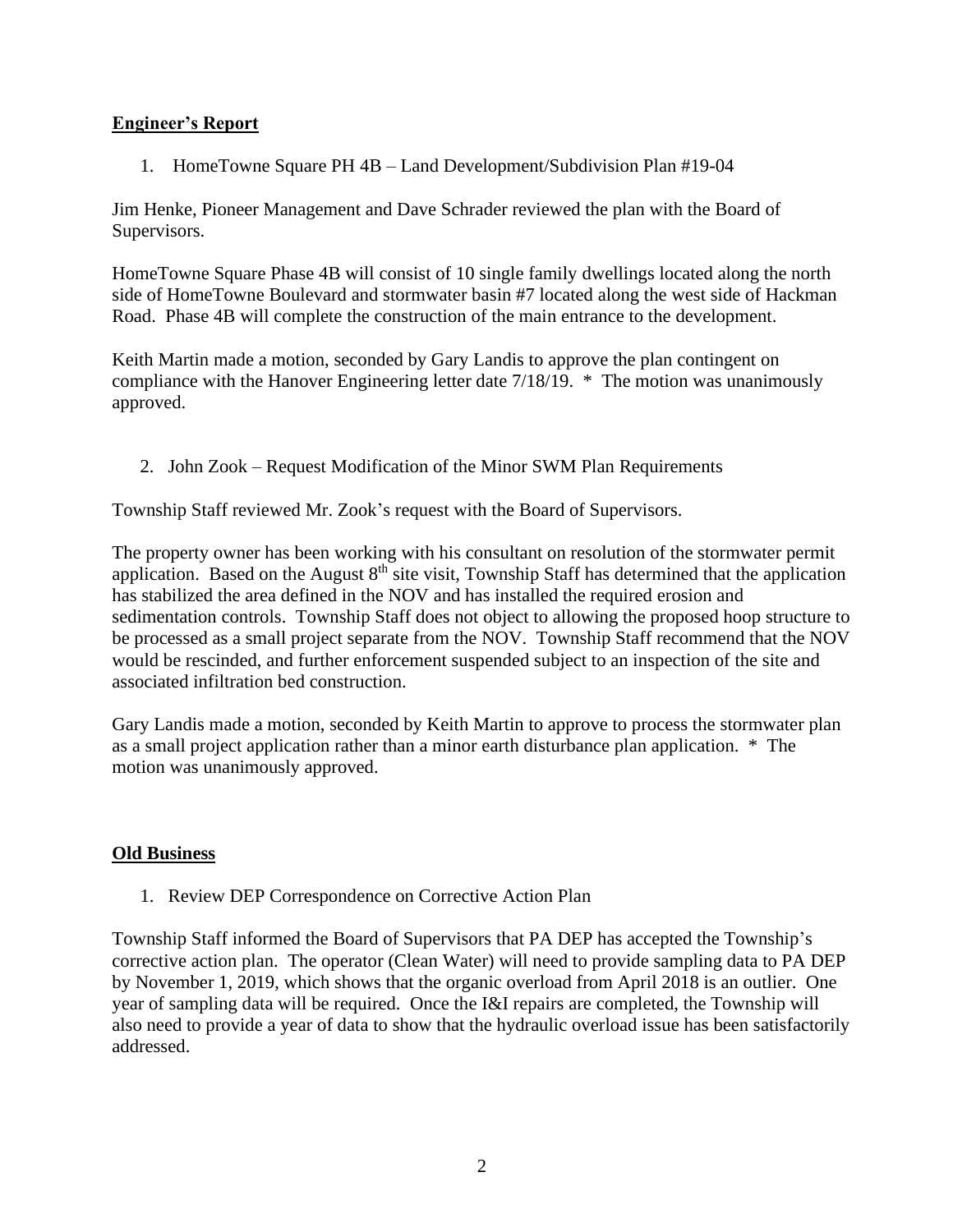Township Staff also reviewed analysis of the recent cleaning and televising and repair areas with the Board of Supervisors. Township Staff will determine repairs to be completed by Township and repairs to be contracted with third party and report back to the Board of Supervisors.

# **New Business**

1. Approve Lancaster Bicycle Club Request to use Township Roads

After review, Keith Martin made a motion, seconded by Gary Landis to approve the use of Township roads for the Lancaster Bicycle Club's Covered Bridge Classic ride on Sunday, August  $18<sup>th</sup>$ . \* The motion was unanimously approved.

2. Review Correspondence on Carpenter Road Bridge from PennDOT

Bruce Leisey informed the Board of Supervisors that Township Staff was informed by Mackin Engineering, bridge inspector for PennDOT, of the need to post a three-ton weight restriction on the Carpenter Road bridge. The bridge is jointly owned with Warrick Township (50%), Ephrata Township (25%) and Clay Township (25%).

Representatives from each municipality will meet to determine repairs necessary and options available to upgrade the bridge.

3. Approval for Bicycle Charity Ride

After review, Gary Landis made a motion, seconded by Keith Martin to approve the use of the Township roads for the Tour DaVita Charity Bicycle ride on Monday, September 23rd, contingent on the Township receiving a Certificate of Insurance indemnifying the Township by September 6, 2019. \* The motion was unanimously approved.

4. Adopt Resolution to Prohibit the Location of Video Gaming Terminals within Clay Township

After review, Keith Martin made a motion, seconded by Gary Landis to adopt Resolution #081219 to prohibit the location of video gaming terminals within Clay Township. \* The motion was unanimously approved.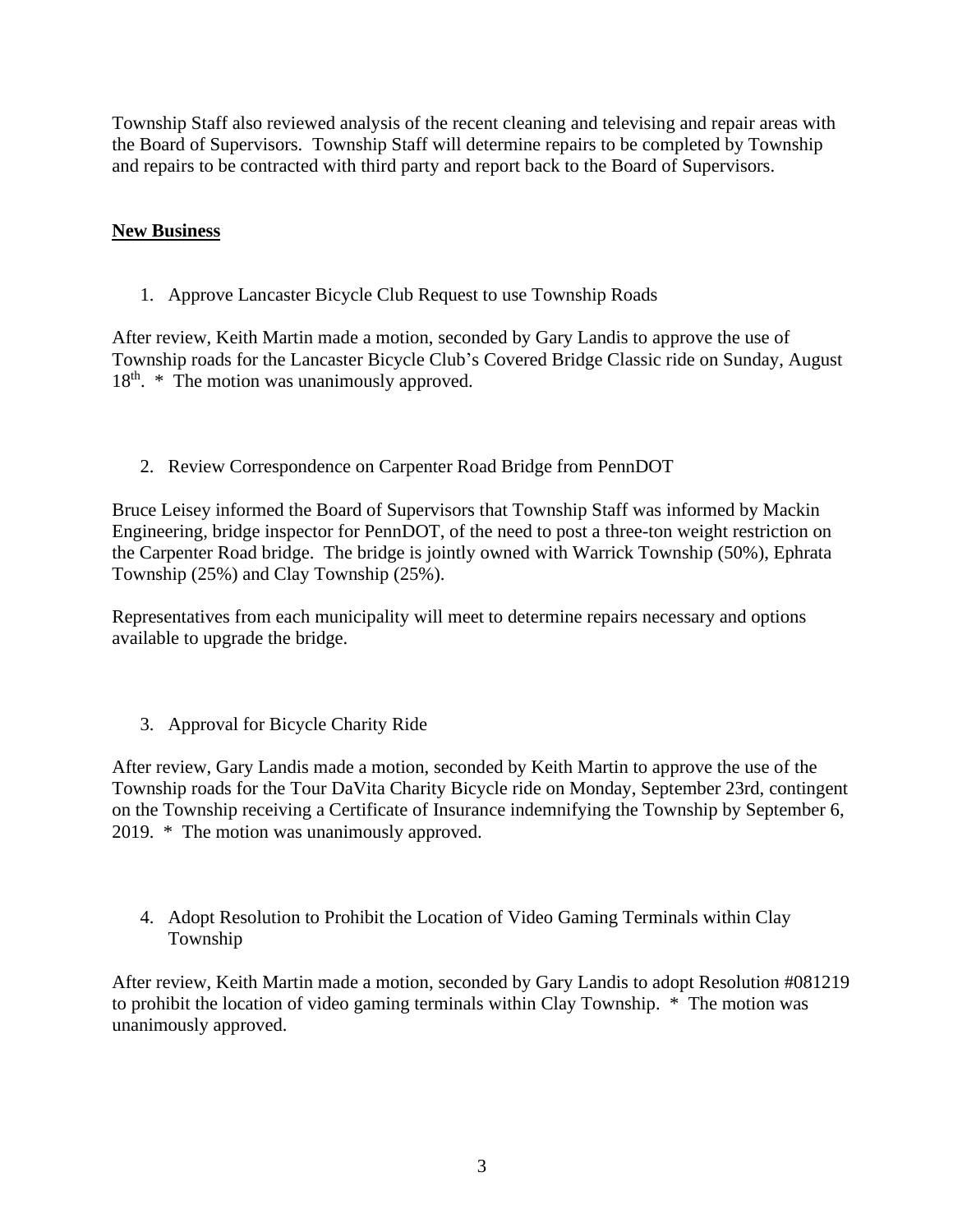5. Request to Install Basketball Court at Charity Gardens Park

Bruce Leisey informed the Board of Supervisors that the Township's Rec Board met on August  $6<sup>th</sup>$ with the Charity Gardens HOA to discuss installation of a basketball court at the Charity Gardens community park. The Charity Gardens HOA is willing to contribute \$10,000 towards installation.

After discussion, the Board of Supervisors authorized Township Staff to move forward to identify a suitable location and secure pricing for the project.

6. Approve Renovations to Police Station

Bruce Leisey reviewed with the Board of Supervisors a request from the Northern Lancaster County Regional Police Department to make renovations to their station. The improvements include installing a fenced in area in the basement for record storage, additional cubicles in records room and additional electric and computer outlets in the records room.

Keith Martin made a motion, seconded by Gary Landis to approve the request for the building renovations and moving forward with the building permit application. \* The motion was unanimously approved.

## **Executive Session**

Gary Landis made a motion, seconded by Keith Martin to enter into Executive Session at 9:00 pm to discuss potential litigation. \* The motion was unanimously approved.

Keith Martin made a motion, seconded by Gary Landis to exit Executive Session at 9:35 pm.  $*$ The motion was unanimously approved.

There was discussion on the renewal of building lease agreement between Northern Lancaster County Regional Police Department and Clay Township.

No decisions were made.

### **Bills to be Paid**